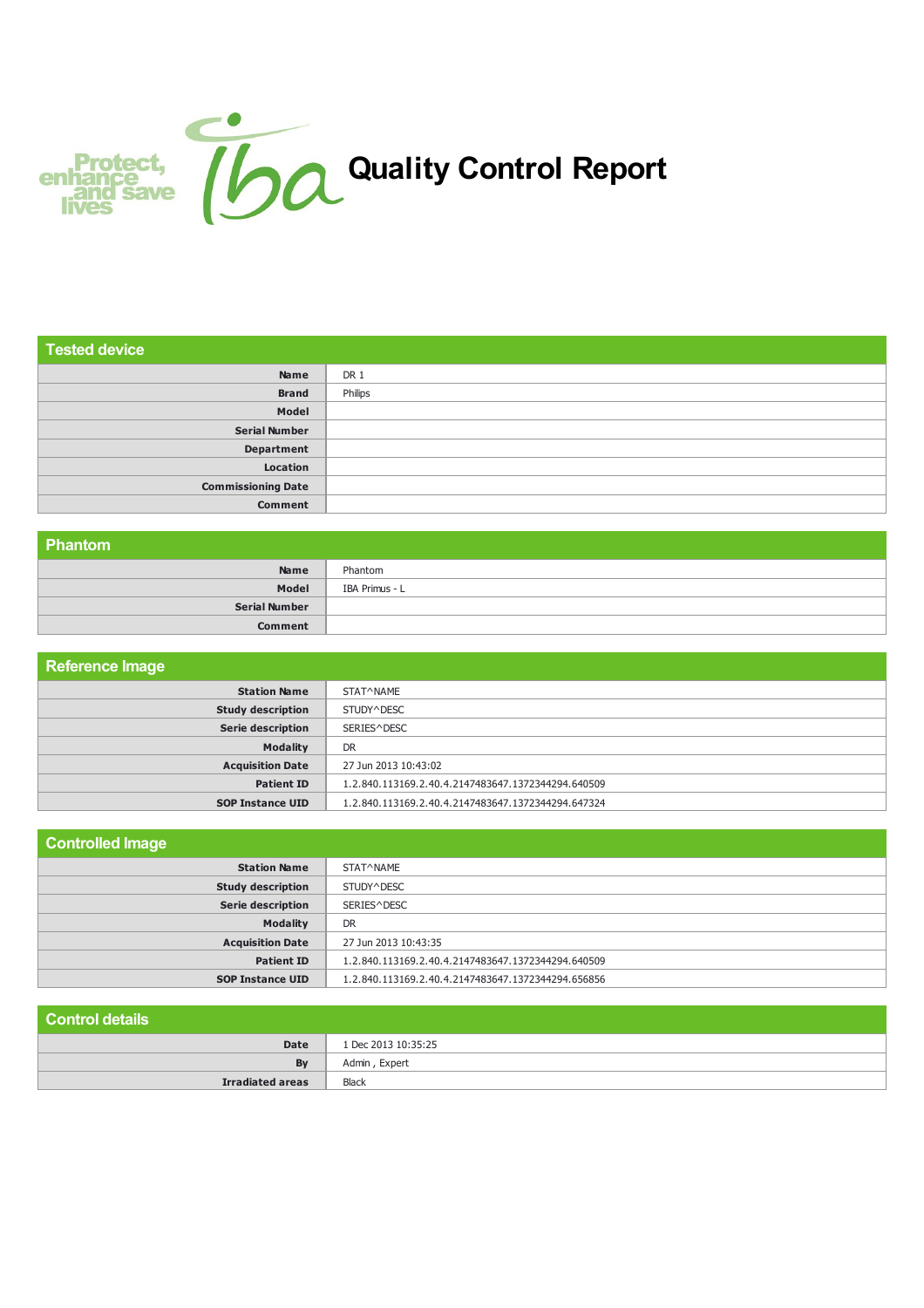# **Positioning**

| <b>Center position</b>   |                              |                    |                       |                    |  |  |
|--------------------------|------------------------------|--------------------|-----------------------|--------------------|--|--|
|                          | X(mm)<br>Y(mm)               |                    |                       |                    |  |  |
| <b>Computed value</b>    | 159.65                       | $-0.03\%$ (159.70) | 159.74                | $-0.07\%$ (159.84) |  |  |
| <b>Theoretical value</b> | 156.63                       | $-0.07\%$ (156.73) | 156.63                | $-0.07\%$ (156.73) |  |  |
| <b>Error</b>             | 3.03                         | $2.11\%$ (2.96)    | 3.11                  | $-0.03\%$ (3.11)   |  |  |
| <b>Rotation</b>          |                              |                    |                       |                    |  |  |
|                          |                              |                    | <b>Computed value</b> |                    |  |  |
| Theta (degree)           | 178.32<br>$-0.03\%$ (178.38) |                    |                       |                    |  |  |
| <b>Flip</b>              |                              | False              |                       | False              |  |  |

# **Signal to Noise ratio**

| Signal to Noise ratio |         |                    |                           |                    |      |                    |  |
|-----------------------|---------|--------------------|---------------------------|--------------------|------|--------------------|--|
|                       | Mean    |                    | <b>Standard deviation</b> |                    |      | <b>SNR (%)</b>     |  |
| Area $#1$             | 9577.25 | 1.14%<br>(9469.42) | 181.23                    | 14.05%<br>(158.90) | 1.89 | $ 12.77\%  (1.68)$ |  |
| Area $#2$             | 9587.19 | 1.23%<br>(9470.37) | 178.20                    | 11.69%<br>(159.54) | 1.86 | $ 10.33\% (1.68) $ |  |
| Area $#3$             | 9850.27 | 0.17%<br>(9833.73) | 165.78                    | 6.88%<br>(155.12)  | 1.68 | $6.70\%$ $(1.58)$  |  |

# **Uniformity**

| <b>Uniformity</b> |         |                                                    |          |                                                     |          |                         |                              |                    |                      |                    |      |                            |
|-------------------|---------|----------------------------------------------------|----------|-----------------------------------------------------|----------|-------------------------|------------------------------|--------------------|----------------------|--------------------|------|----------------------------|
|                   | Min     |                                                    | Mean     |                                                     | Max      |                         | <b>Standard</b><br>deviation |                    | <b>Heterogeneity</b> |                    |      | <b>Difference</b><br>(9/0) |
| Area #1           | 8920.00 | 1.20%<br>(8814.00)                                 | 9577.25  | $\frac{1.14\%}{(9469.42)}$ 10177.00                 |          | $-0.04\%$<br>(10181.00) | 181.23                       | 14.05%<br>(158.90) | 0.07                 | $-8.54%$<br>(0.07) |      | $-9/0$<br>(0.00)           |
| Area #2           | 8920.00 | 0.06%<br>(8915.00)                                 | 9587.19  | $\left  \frac{1.23\%}{(9470.37)} \right $ 10219.00  |          | 1.23%<br>(10095.00)     | 178.20                       | 11.69%<br>(159.54) | 0.07                 | 9.34%<br>(0.06)    | 0.10 | 932.99%<br>(0.01)          |
| Area #3           | 9202.00 | 0.04%<br>(9198.00)                                 | 9850.27  | $\begin{array}{c c} 0.17\% & 10503.00 \end{array}$  |          | $-0.12\%$<br>(10516.00) | 165.78                       | 6.88%<br>(155.12)  | 0.07                 | $-1.24%$<br>(0.07) | 2.77 | $-25.18%$<br>(3.70)        |
| Area #4           | 9366.00 | $\begin{array}{c} 2.81\% \\ (9110.00) \end{array}$ | 9885.69  | $\begin{bmatrix} 3.22\% \\ (9577.13) \end{bmatrix}$ | 10382.00 | $3.55\%$<br>(10026.00)  | 146.93                       | 3.63%<br>(141.79)  | 0.05                 | 7.48%<br>(0.05)    | 3.12 | 177.42%<br>(1.12)          |
| Area #5           | 9426.00 | 2.56%<br>(9191.00)                                 | 9950.98  | 3.15%<br>(9646.63)                                  | 10469.00 | 2.49%<br>(10215.00)     | 167.98                       | 15.37%<br>(145.60) | 0.05                 | $-0.65%$<br>(0.05) | 3.76 | 104.45%<br>(1.84)          |
| Area #6           | 9682.00 | 3.46%<br>(9358.00)                                 | 10180.19 | $3.68\%$<br>(9818.57)                               | 10693.00 | $4.11\%$<br>(10271.00)  | 160.11                       | 7.33%<br>(149.18)  | 0.05                 | 6.68%<br>(0.05)    | 5.92 | 66.56%<br>(3.56)           |
| Area #7           | 9595.00 | 5.17%<br>(9123.00)                                 | 10115.03 | 4.08%<br>(9718.30)                                  | 10615.00 | 3.01%<br>(10305.00)     | 157.04                       | 8.27%<br>(145.05)  | 0.05                 | 17.04%<br>(0.06)   | 5.32 | 107.60%<br>(2.56)          |

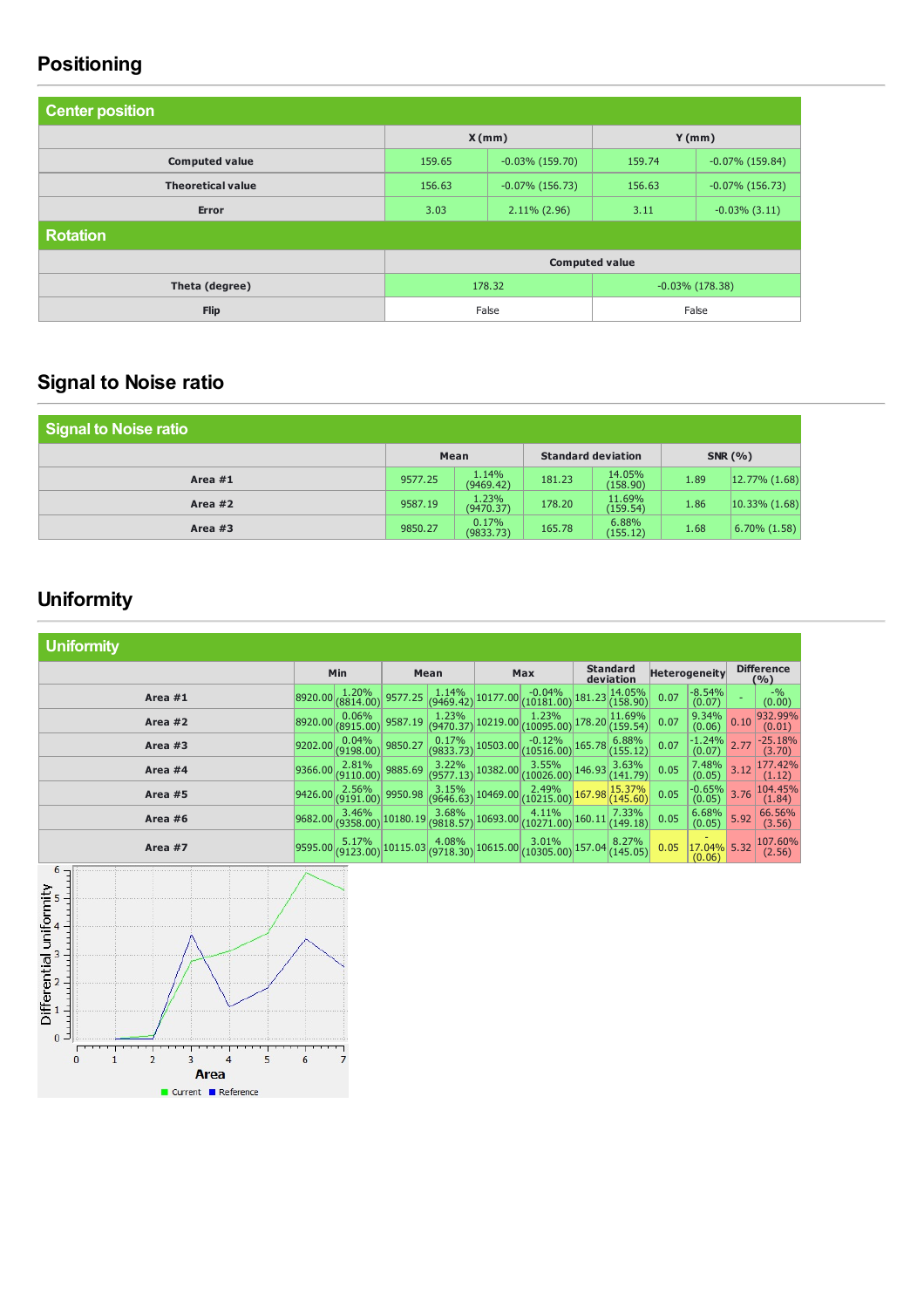## **Dynamic** scale

| <b>Dynamic scale</b> |                          |          |                        |        |                           |  |
|----------------------|--------------------------|----------|------------------------|--------|---------------------------|--|
|                      | <b>Thickness</b><br>(mm) | Mean     |                        |        | <b>Standard deviation</b> |  |
| Area $#1$            | 0.00                     | 0.00     | $0.00\%$ (0.00)        | 0.00   | $0.00\%$ $(0.00)$         |  |
| Area $#2$            | 0.18                     | 0.00     | $0.00\%$ $(0.00)$      | 0.00   | $0.00\%$ $(0.00)$         |  |
| Area $#3$            | 0.36                     | 3.12     | $-45.67\%$ (5.74)      | 1.10   | $-29.86\%$ $(1.56)$       |  |
| Area #4              | 0.54                     | 77.36    | $-27.96%$<br>(107.38)  | 10.34  | $-18.59\%$ (12.70)        |  |
| Area #5              | 0.74                     | 440.30   | $-20.92%$<br>(556.79)  | 39.98  | $-12.08\%$ (45.47)        |  |
| Area $#6$            | 0.95                     | 1473.81  | $-15.28%$<br>(1739.68) | 92.33  | $-7.32\%$ (99.62)         |  |
| Area #7              | 1.16                     | 3357.21  | $-10.49%$<br>(3750.65) | 151.35 | 4.68% (144.59)            |  |
| Area #8              | 1.38                     | 5797.61  | $-6.49%$<br>(6199.82)  | 202.76 | 6.53% (190.33)            |  |
| Area #9              | 1.50                     | 9771.17  | 1.92% (9586.63)        | 189.34 | 14.95% (164.72)           |  |
| <b>Area #10</b>      | 1.73                     | 10934.44 | 1.81%<br>(10739.75)    | 199.73 | 5.86% (188.66)            |  |
| <b>Area #11</b>      | 1.96                     | 12111.44 | 2.66%<br>(11797.56)    | 188.43 | 9.47% (172.12)            |  |
| <b>Area #12</b>      | 2.21                     | 12980.63 | 3.33%<br>(12562.85)    | 197.41 | 12.42% (175.60)           |  |
| Area $#13$           | 2.45                     | 13466.63 | 3.47%<br>(13014.90)    | 184.00 | $-2.19\%$ (188.11)        |  |
| <b>Area #14</b>      | 2.70                     | 13827.90 | 3.36%<br>(13378.04)    | 146.07 | $-16.44%$<br>(174.81)     |  |
| <b>Area #15</b>      | 2.96                     | 14065.40 | 2.91%<br>(13667.25)    | 131.70 | $-21.15%$<br>(167.03)     |  |
| <b>Area #16</b>      | 3.22                     | 14256.27 | 2.72%<br>(13878.43)    | 156.90 | $-11.74%$<br>(177.77)     |  |
| <b>Area #17</b>      | 3.48                     | 14558.48 | 2.29%<br>(14232.00)    | 152.48 | $-16.66%$<br>(182.96)     |  |

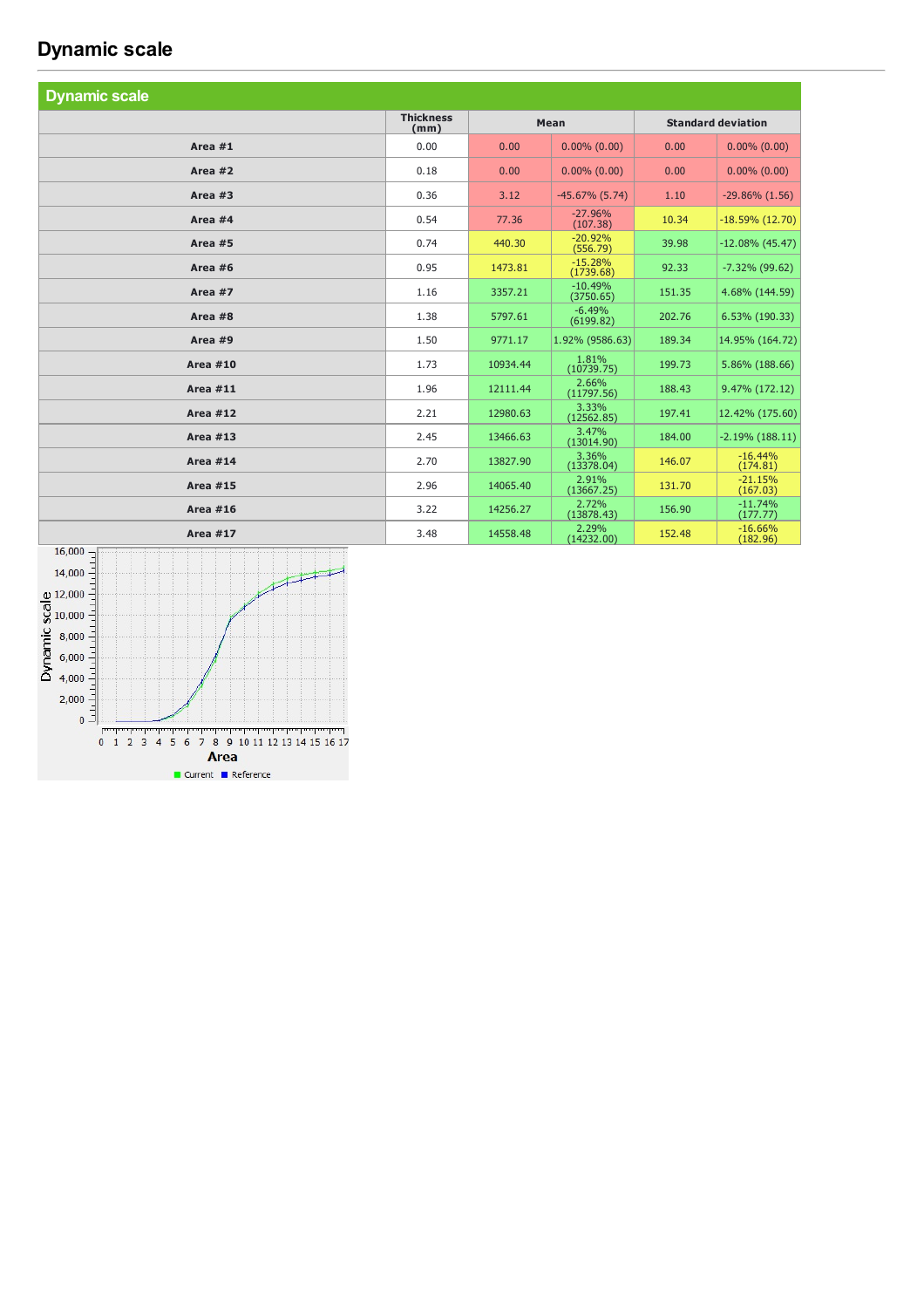# **High contrast resolution**

| <b>MTF</b>      |                   |      |                   |
|-----------------|-------------------|------|-------------------|
|                 | Frequency (lp/mm) |      | <b>MTF</b>        |
| Area #1         | 0.60              | 0.97 | $-1.32\%$ (0.99)  |
| Area #2         | 0.70              | 0.98 | $-0.83\%$ (0.99)  |
| Area #3         | 0.80              | 0.96 | $-1.15\%$ (0.97)  |
| Area #4         | 0.90              | 0.94 | $1.31\% (0.93)$   |
| Area #5         | 1.00              | 0.91 | $3.25\%$ (0.88)   |
| Area #6         | 1.20              | 0.78 | $0.37\%$ $(0.78)$ |
| Area #7         | 1.40              | 0.64 | $-1.31\%$ (0.65)  |
| Area #8         | 1.60              | 0.52 | $2.96\% (0.51)$   |
| Area #9         | 1.80              | 0.52 | $3.35\% (0.50)$   |
| <b>Area #10</b> | 2.00              | 0.44 | $5.45\% (0.41)$   |
| <b>Area #11</b> | 2.20              | 0.33 | $-0.66\%$ (0.33)  |
| <b>Area #12</b> | 2.50              | 0.24 | $1.46\%$ (0.24)   |
| <b>Area #13</b> | 2.80              | 0.18 | 16.14% (0.15)     |
| <b>Area #14</b> | 3.10              | 0.13 | 27.11% (0.10)     |
| <b>Area #15</b> | 3.40              | 0.11 | 12.81% (0.10)     |
| <b>Area #16</b> | 3.70              | 0.11 | 11.77% (0.10)     |
| <b>Area #17</b> | 4.00              | 0.10 | $7.81\% (0.10)$   |
| <b>Area #18</b> | 4.30              | 0.08 | $-43.76\%$ (0.15) |
| <b>Area #19</b> | 4.60              | 0.14 | $-15.48\%$ (0.17) |
| <b>Area #20</b> | 5.00              | 0.15 | 120.46% (0.07)    |